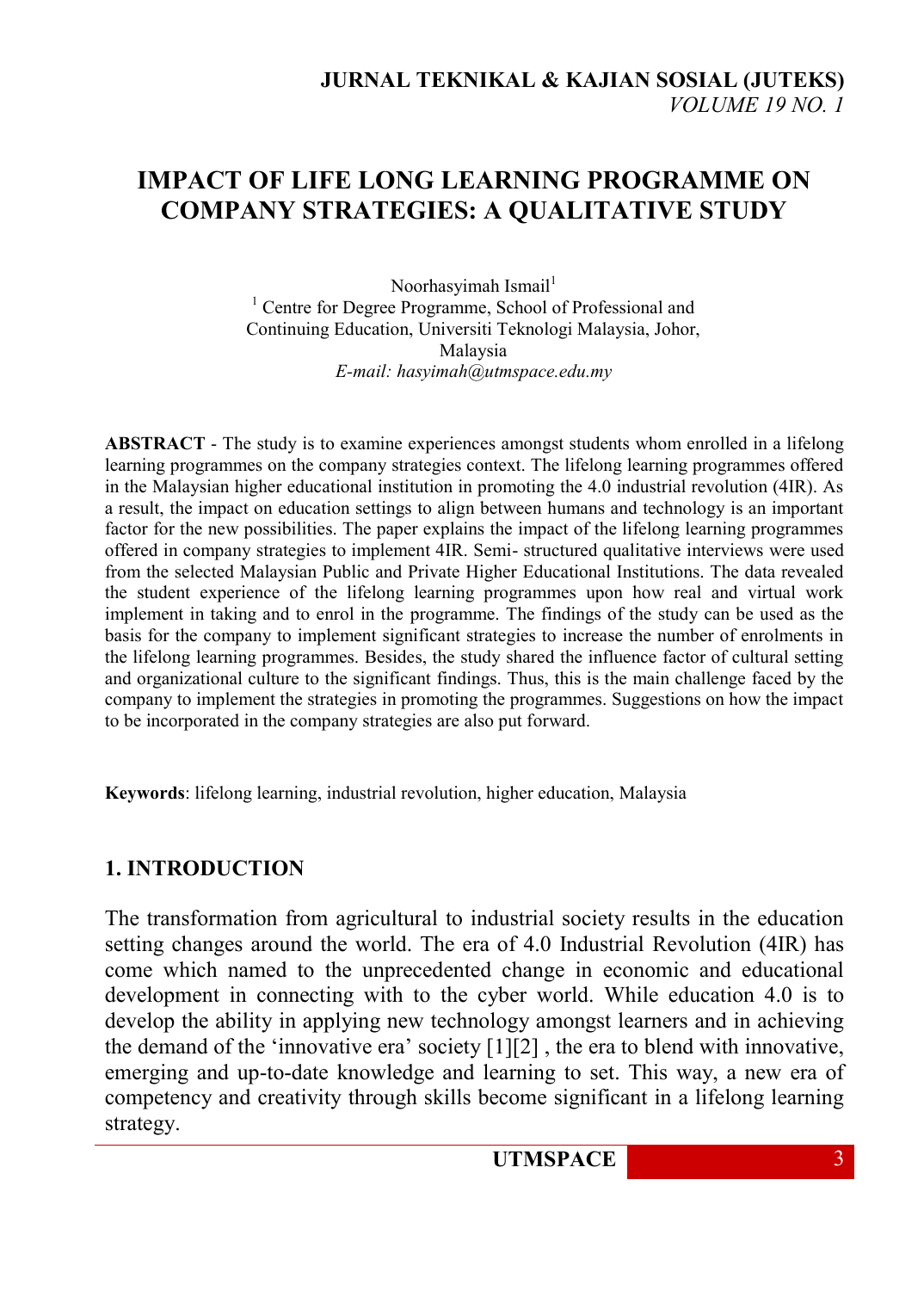### **JURNAL TEKNIKAL & KAJIAN SOSIAL (JUTEKS)** *VOLUME 19 NO. 1*

Moreover, lifelong learning in related to the information era is an important process of catering the learner"s ability to apply in all relevant development arena including social science, business and management [3]. The programmes offered as one of the development area of study. Thus, the understanding of the lifelong learning education is a vital criterion before undertaking the Lifelong Learning Programme (LLP).

Malaysia is a developing country towards becoming the developed and highincome nation by the year 2020. The higher education revolution is a complex but exciting future in transforming the teaching and learning experiences. The education and industrial demand are connected by fitting the education to economic and political trends rather than signifying different position [4]. The significant of New Academia Learning Innovation (NALI) is to enrich teaching and learning innovation that emphasises the concept of entrepreneurship [5][6]. Thus, the introduction of NALI framework is one of the approaches.

Furthermore, the LLP offered in Malaysian Higher Institutional have been investigated by a group of researcher that highlight the important role from different viewpoint of player or institution. One of the study revealed the strategy practiced in the courses is to focus in creating innovative outcome [7]. In other words, the role of the institution in the teaching and learning is on how to create knowledge. However, no attempt was made to see the strategy to implement the effectiveness of LLP. Hence, the current study intends to unveil the strategy of the company or institution that succeed to offer the LLP at the Malaysian higher education.

# **2. MATERIALS AND METHODS**

The study implemented the qualitative semi-structured interview approach to observe the participant"s perspective on the Lifelong Learning Programme (LLP) experiences. The interview questions were formed based on the research question. Data collection was performed amongst selected voluntary participants, who the students of selected University with the diversity of background include age, educational and social level. Findings and results of analysis are presented in the next section.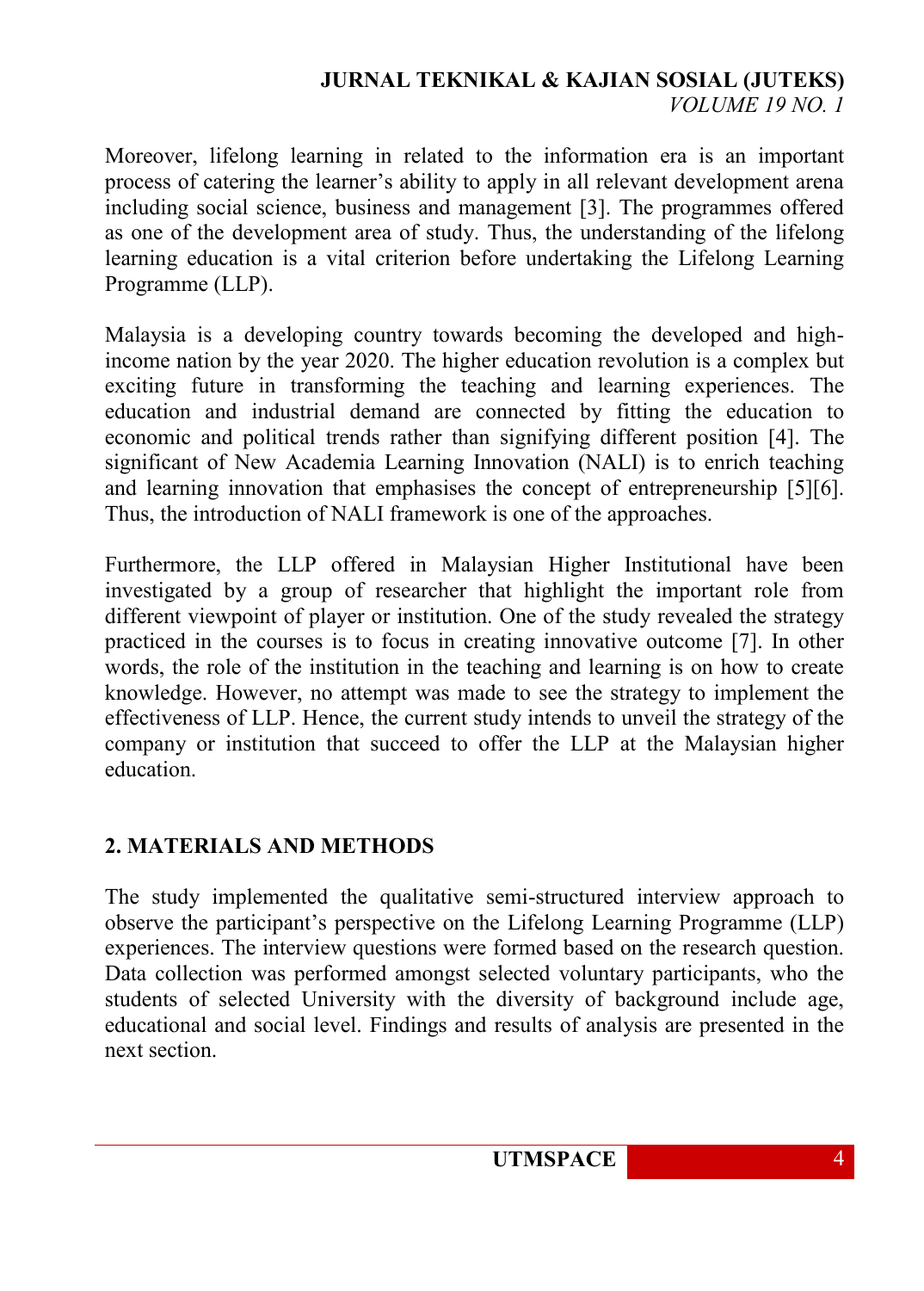### **3. RESULTS AND DISCUSSION**

The finding of the study reveals the impact of the LLP on the students' experiences to company strategy. The following Table 1 are the results from the data analysis.

| <b>Sector</b>                            | <b>Institutional Strategy To Offer</b>                                                                                |
|------------------------------------------|-----------------------------------------------------------------------------------------------------------------------|
| <b>Public</b><br><b>Institutional A</b>  | Lower cost characteristic<br>New Academia Learning Innovation<br>$\bullet$<br>(NALI) in teaching and learning courses |
| <b>Private</b><br><b>Institutional B</b> | Competitive offer on variety of courses and<br>place<br>Fulfil job demand in certain industry<br>$\bullet$            |

**Table 1.** Thematic analysis results of the study

The data analysis of the findings was analysed using a thematic analysis. The results revealed the impact on the students" experiences who undergo LLP that reflected the significant strategy to the company or higher institutional to offer LLP. Four significant findings clarified as institutional strategies to offer LLP from the two different sectors, which the public and private institutional A and B. In the following subtitle, the findings are discussed in detailed based on the data results.

The first and second significant approaches shared by the Public Institutional A shown from the lower cost characteristic and New Academia Learning Innovation (NALI) in teaching and learning courses. Both strategies are two main strategies revealed by the participants as the most influential driver in choosing the institution to further study of the LLP. While on the other hand, the study discovered the third and fourth strategy to company that offered LLP are from the Private Institution B. Those approaches include offer variety of courses and place, and courses that fulfil job demand in certain industry.

First strategy is the lower cost to undertake LLP. The strategies shared by the participants as the criteria to consider the university selection. Such example

**UTMSPACE** 5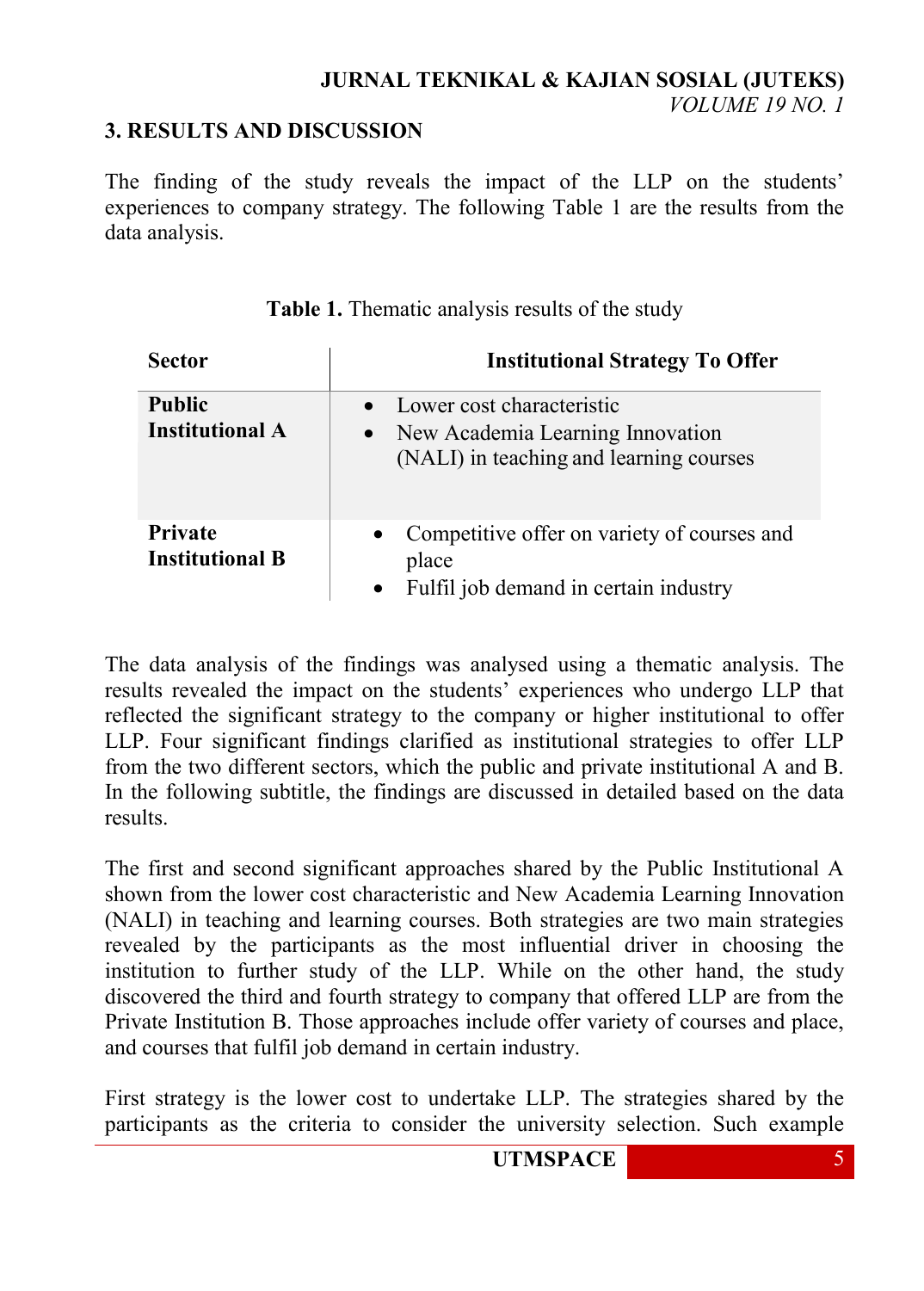#### **JURNAL TEKNIKAL & KAJIAN SOSIAL (JUTEKS)** *VOLUME 19 NO. 1*

shared by Student 03 "...the fees are reasonable though it's a bit expensive as compared to other public institution yet cheaper than private institution". The additional notes from the interview also mentioned that the fees are self-finance that worth the LLP undertake. The study fees of LLP is a priority criterion in student decision to choose the university unveiled. Thus, conclude the first significant strategy of the company that offer LLP.

Moreover, the second strategy is the NALI in teaching and learning courses. The NALI framework was introduced in 2013 of the modern instruction that based on student-centred learning towards nurturing an entrepreneurial academia [8]. Teaching and learning process that implement blended learning approached is highlighted as one of the study attraction towards LLP experiences. Thus, the LLP offered guided by the NALI is one of the suggestive strategy to implement in teaching and learning process.

The third strategy is the university offering a variety of LLP courses and places. In details, the participant; student5 shares his experience by saying that: "In my situation, working as entrepreneur, it is one of the important component in lifelong learning experience to be upgrade and update...it is difficult to find courses that suit to my working experience and that fulfils my personal preference (working place)…". The university offers a variety of courses and different places is a significant strategy to reach the student that give opportunities in LLP experience.

Meanwhile the fourth strategy reveals the LLP courses that fulfil job demand in certain industry is important to choose university criteria. For instance student 2 stated: "to me, this is because the university know that there is a demand to employees in industrial needs. Yes, I believe this will helps me in improving my work. In fact, it is an eye opener for me in terms of latest information and technology demand in current industry needs". The experience reflected in company strategy to offer a course that compiles and compatible to the industry needs in brighten career pathway.

### **4. CONCLUSION**

The study aims to examine the company strategy on LLP experiences amongst students at the higher institutions. The study, therefore, presented the four powerful strategies of a higher institutional that offer LLP. These include lower cost of the price, the NALI framework in teaching and learning process, a variety of courses and places, and programmes that fulfil job demand in a certain industry.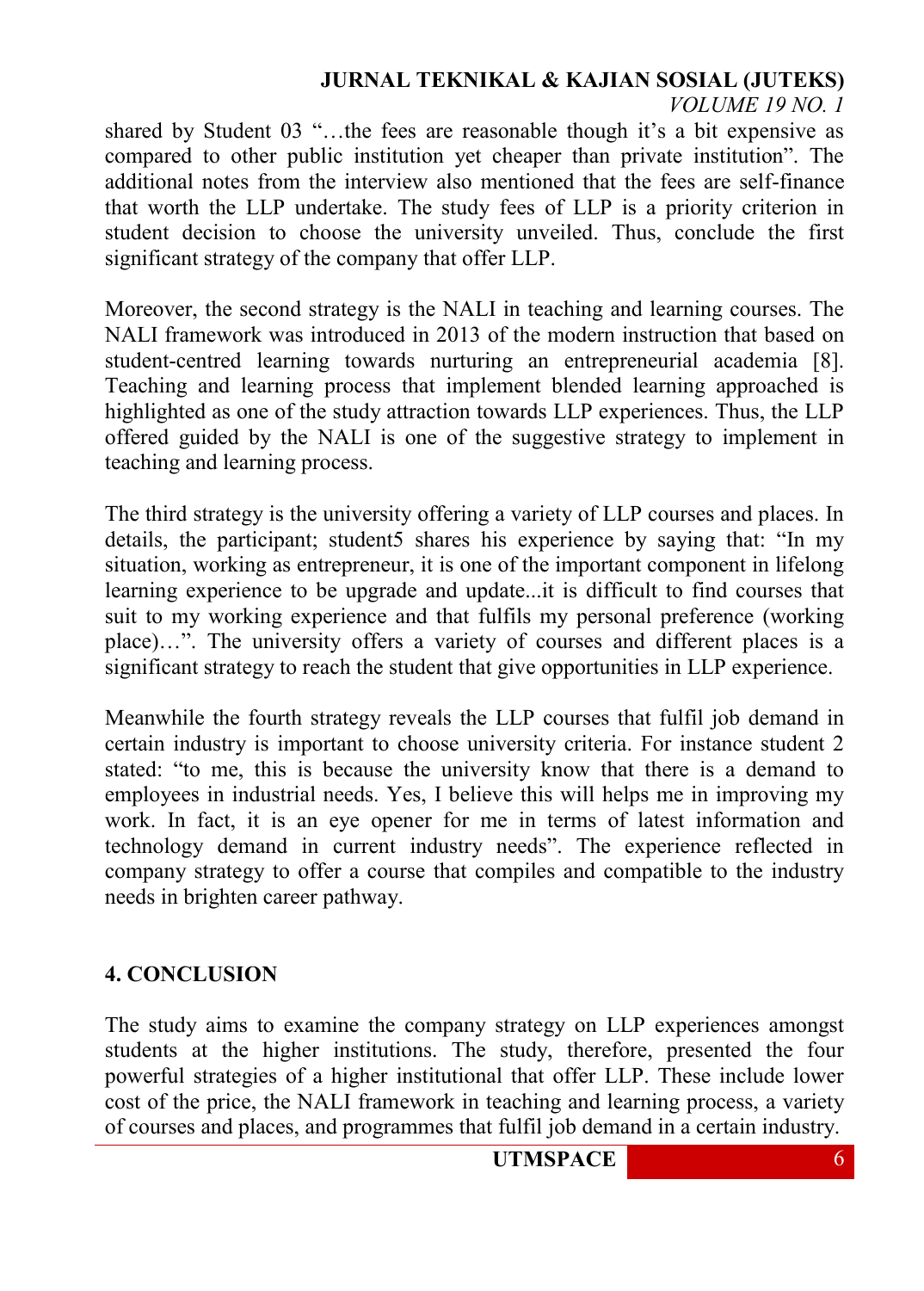# **ACKNOWLEDGEMENT**

This research work is granted by the Potential Development Fund (vote number: SP-PDF1801) supported by UTMSPACE.

# **REFERENCES**

- [1]. Sohail, M. S., Rajadurai, J. and Rahman, N. A. A. (2003) "Managing quality in higher education: A Malaysian case study", International Journal of Educational Management, 17(4), pp. 141–146.
- [2]. Puncreobutr, V. (2016) "Education 4.0: New Challenge of Learning", Humanitarian and Socio-Economic Sciences, 2(2), pp. 92–97.
- [3]. Noorhasyimah et al. (2019) "A Study of The Impact of Lifelong Learning Programmes Amongst Malaysian Students : A Comparative Study Between Public and Private Higher Educational Institution", International Journal of Engineering and Advanced Technology (IJEAT), 8(5), pp. 904–908.
- [4]. Xing, B. and Marwala, T. (2006) "Implications of the Fourth Industrial Age on Higher Education Bo Xing and Tshilidzi Marwala", arXiv preprint arXiv, (April), pp. 2–9.
- [5]. Hassan, N. A. et al. (2017) "The design and implementation of massive open online course (MOOC) for highway engineering course", Pertanika Journal of Social Sciences and Humanities, 25(S), pp. 373–381.
- [6]. Samah, N. A. et al. (2017) "Items reliability, validity, and factor structure of a survey instrument for measuring strategic planning awareness: Evidence from Universiti Teknologi Malaysia (UTM)', Man in India, 97(19), pp. 113–127.